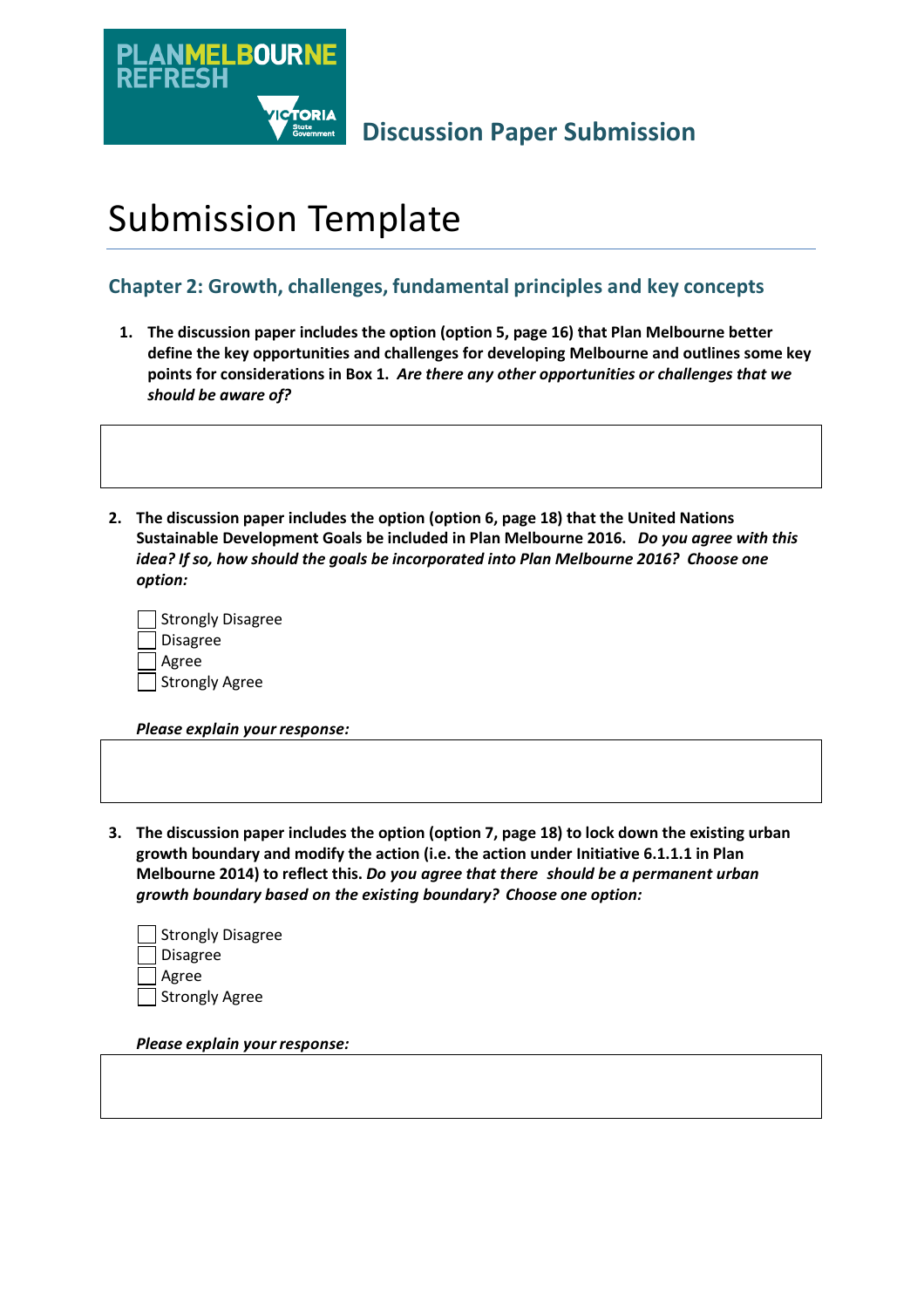- **4. The discussion paper includes the option (option 8, page 18) that Plan Melbourne 2016 should more clearly articulate the values of green wedge and peri- urban areas to be protected and safeguarded.** *How can Plan Melbourne 2016 better articulate the values of green wedge and peri-urban areas?*
- **5. The discussion paper includes the option (option 9, page 18) to remove the concept of an Integrated Economic Triangle and replace it with a high-level 2050 concept map for Melbourne (i.e. a map that shows the Expanded Central City, National Employment Clusters, Metropolitan Activity Centres, State-Significant Industrial Precincts, Transport Gateways, Health and Education Precincts and Urban Renewal Precincts).** *What elements should be included in a 2050 concept map for Melbourne?*
- **6. The discussion paper includes the option (option 10, page 18) that the concept of Melbourne as a polycentric city (i.e. a city with many centres) with 20-minute neighbourhoods (i.e. the ability to meet your everyday (non-work) needs locally, primarily within a 20-minute walk) be better defined.** *Do the definitionsadequately clarify theconcepts? Choose one option:*

| Strongly Disagree |
|-------------------|
| Disagree          |
| Agree             |
| Strongly Agree    |

#### **Please explain your response:**

**7. The discussion paper includes options (options 11-17, pages 23 to 27) that identify housing, climate change, people place and identity and partnerships with local government as key concepts that need to be incorporated into Plan Melbourne 2016.** *Do you support the inclusion of these as key concepts in Plan Melbourne 2016?*

| Strongly Disagree |
|-------------------|
| <b>Disagree</b>   |
| Agree             |
| Strongly Agree    |

**Please explain your response:**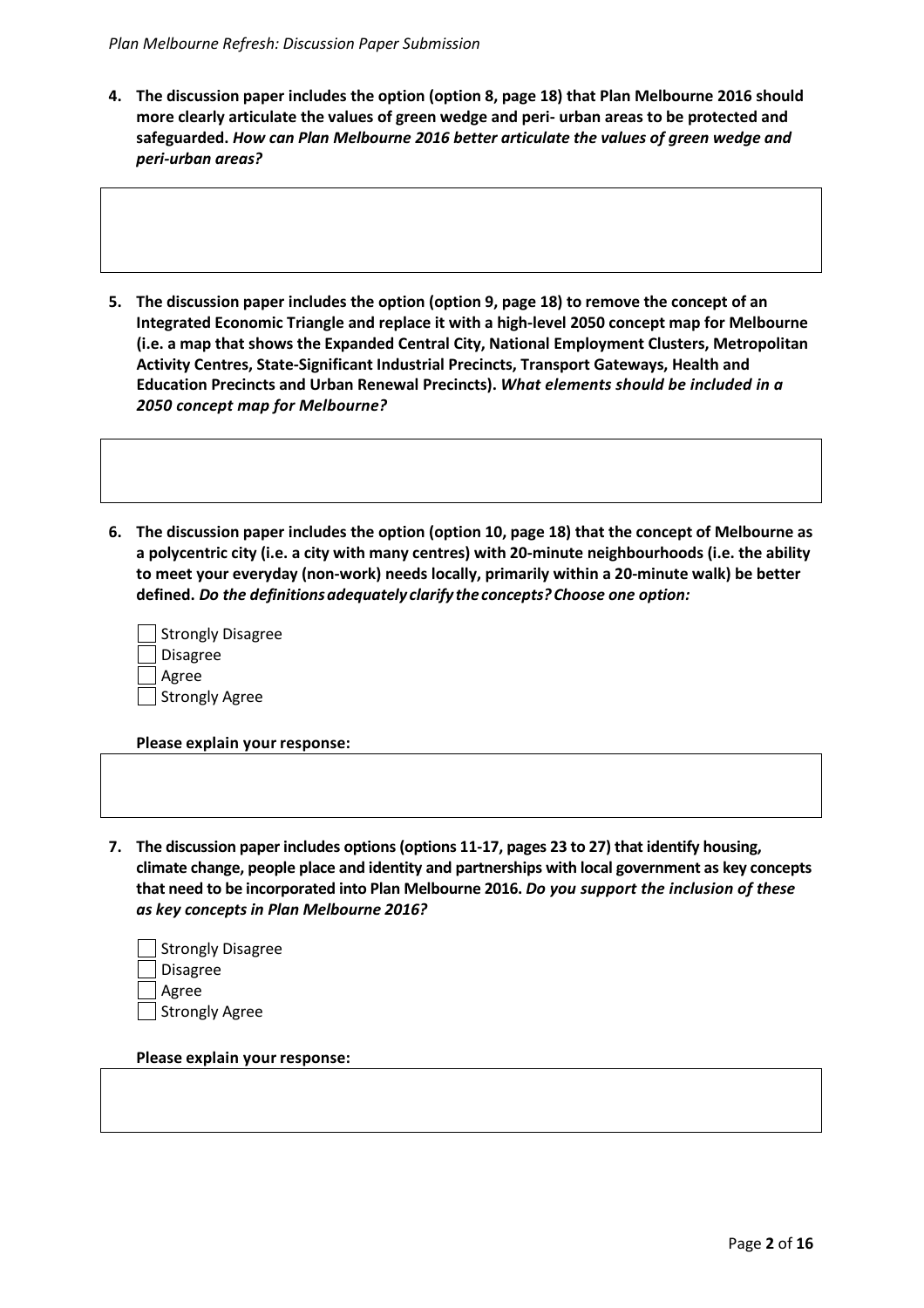**8.** *Any other comments about chapter 2* **(growth, challenges, fundamental principles and key concepts)?**

## **Chapter 3: Delivering jobs and investment**

**9. The discussion paper includes the option (option 20, page 30) to revise the Delivering Jobs and Investment chapter in Plan Melbourne 2014 to ensure the significance and roles of the National Employment Clusters as places of innovation and knowledge-based employment are clear.** *How can Plan Melbourne 2016 better articulate the significance and roles of the National Employment Clusters as places of innovation and knowledge-based employment?*

**10. The discussion paper includes two options (page 30) relating to National Employment Clusters, being:**

Option 21A: Focus planning for National Employment Clusters on core institutions and businesses

Option 21B: Take a broader approach to planning for National Employment Clusters that looks beyond the core institutions and businesses

#### *Which option do you prefer?*

Option 21A Option 21B

*Please explain why you have chosen your preferred option:*

**11. The discussion paper includes the option (option 22, page 30) to broaden the East Werribee National Employment Cluster to call it the Werribee National Employment Cluster in order to encompass the full range of activities and employment activities that make up Werribee. This could include the Werribee Activity Centre and the Werribee Park Tourism Precinct.** *Do you agree with broadening the East Werribee Cluster? Choose one option:*

| Strongly Disagree |
|-------------------|
| Disagree          |
| Agree             |
| Strongly Agree    |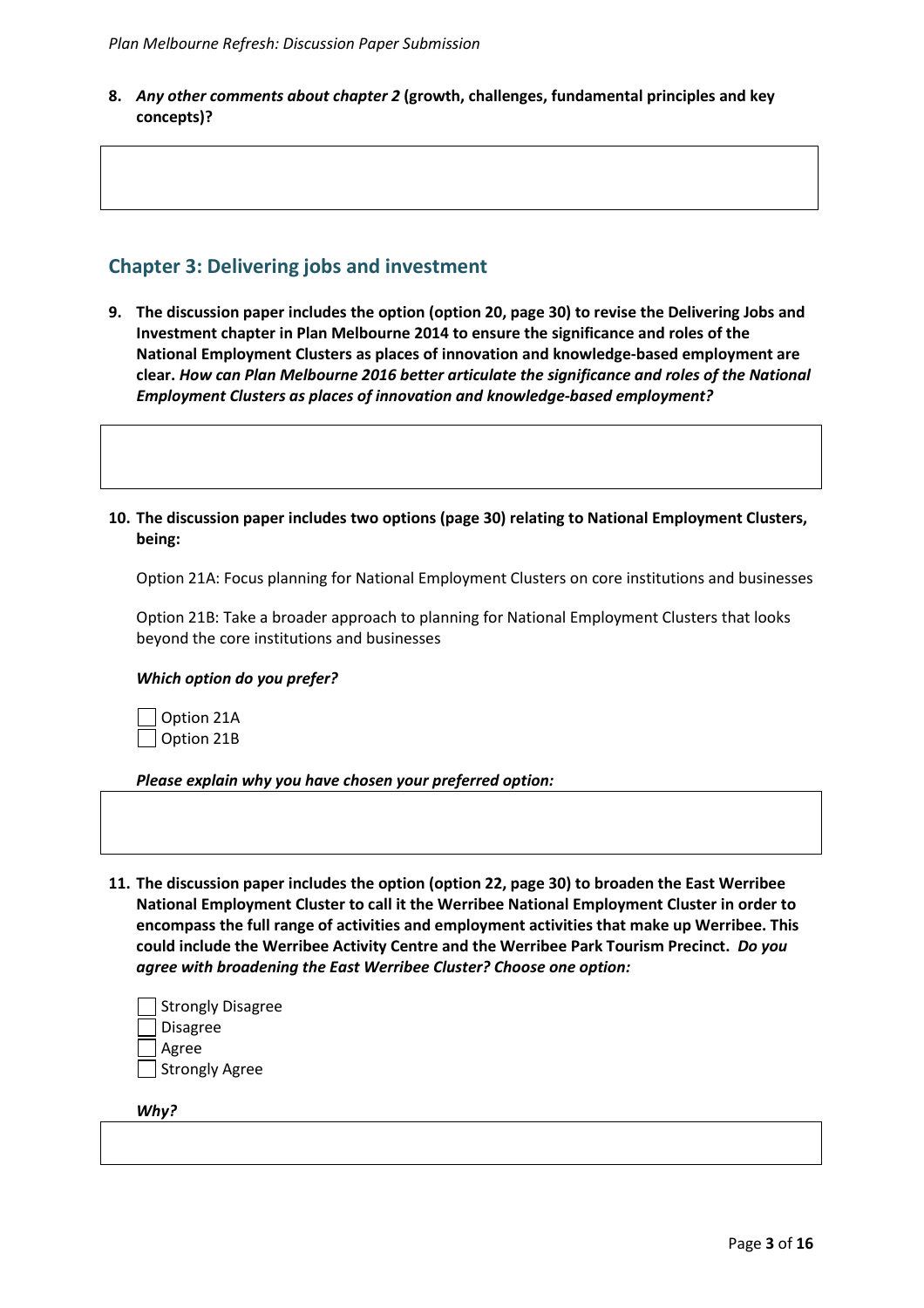**12. The discussion paper includes the option (option 23, page 30) to broaden the Dandenong South National Employment Cluster to call it the Dandenong National Employment Cluster in order to encompass the full range of activities and employment activities that make up Dandenong. This could include the Dandenong Metropolitan Activity Centre and Chisholm Institute of TAFE.** *Do you agree with broadening the Dandenong South National Employment Cluster? Choose one option:*

| Strongly Disagree |
|-------------------|
| <b>Disagree</b>   |
| Agree             |
| Strongly Agree    |

*Why?*

- **13. The discussion paper includes options (options 24 to 30, pages 33 and 34) that consider the designation of activity centres and criteria for new activity centres.** *Do you have any comments on the designation of activity centres or the criteria for new activity centres as outlined in the discussion paper?*
- **14. The discussion paper includes the option (option 31, page 35) to evaluate the range of planning mechanisms available to protect strategic agricultural land.** *What types of agricultural land and agricultural activities need to be protected and how could the planning system better protect them?*
- **15. The discussion paper includes the option (option 32, page 36) to implement the outcomes of the Extractive Industries Taskforce through the planning scheme, including Regional Growth Plans, to affirm that extractive industries resources are protected to provide an economic supply of materials for construction and road industries.** *Do you have any comments in relation to extractive industries?*

**16. Any other comments about chapter 3 (delivering jobs and investment)?**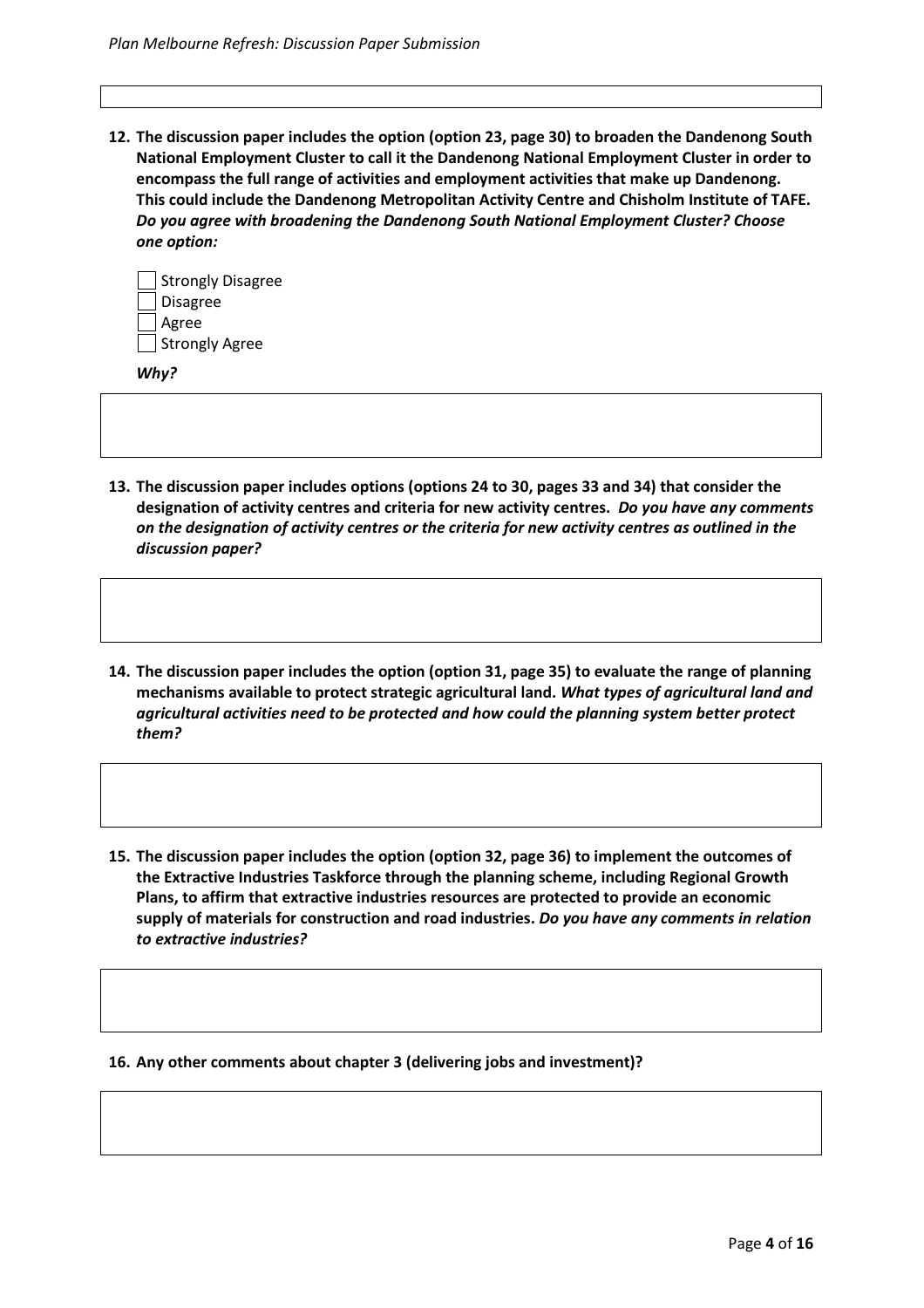*Plan Melbourne Refresh: Discussion Paper Submission*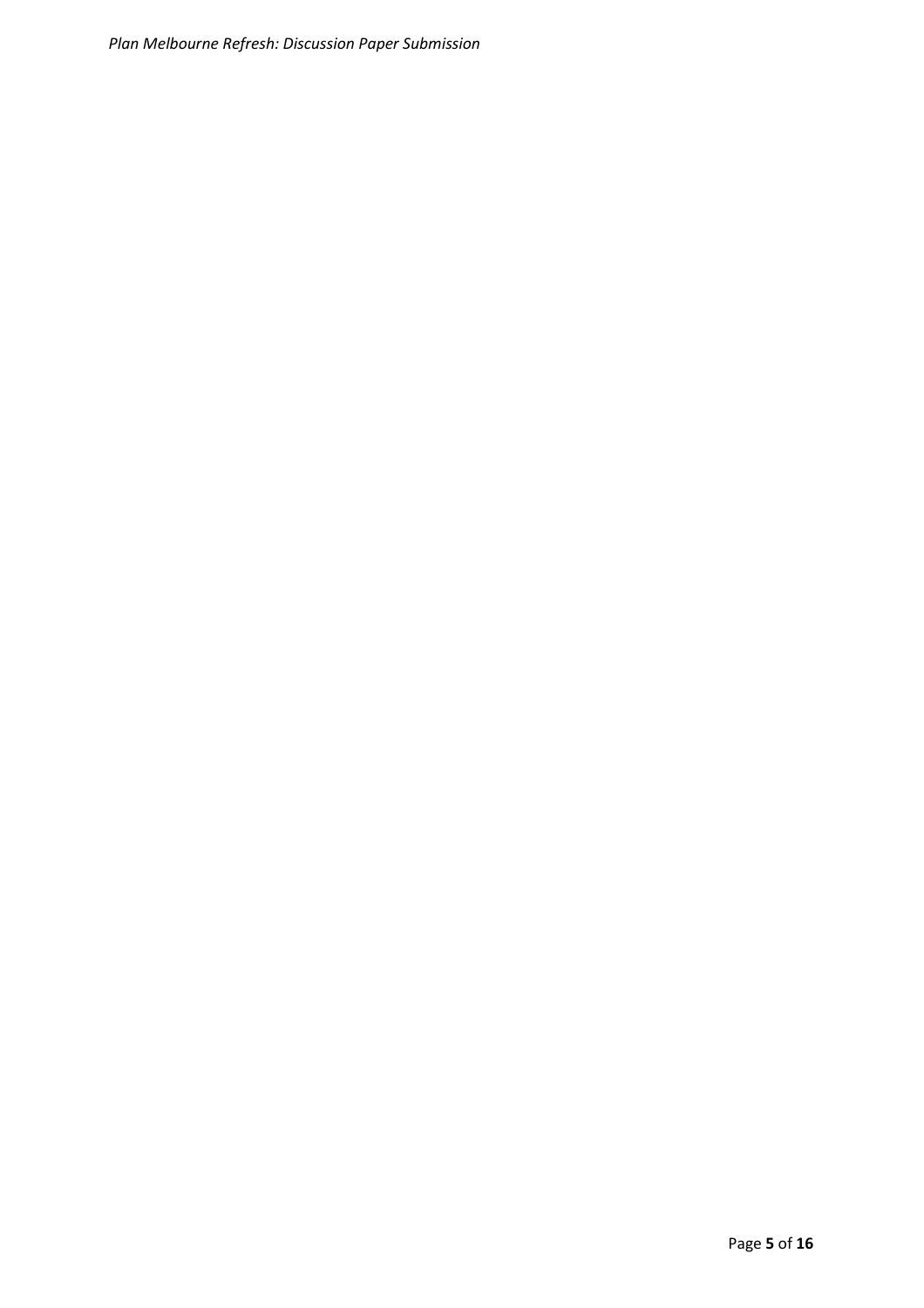# **Chapter 4: A more connected Melbourne**

**17. The discussion paperincludes the option (option 34, page 42) to include the Principal Public Transport Network in Plan Melbourne 2016.** *Do you agree that the Principal Public Transport Network should inform land use choices and decisions? Choose one option:*

| Strongly Disagree |
|-------------------|
| <b>Disagree</b>   |
| Agree             |
| Strongly Agree    |

*Why?*

**18. The discussion paper includes the option (option 35, page 43) to incorporate references to Active Transport Victoria (which aims to increase participation and safety among cyclists and pedestrians) in Plan Melbourne 2016.** *How should walking and cycling networks influence and integrate with land use?*

**19.** *Any other comments about chapter 4* **(a more connected Melbourne)?**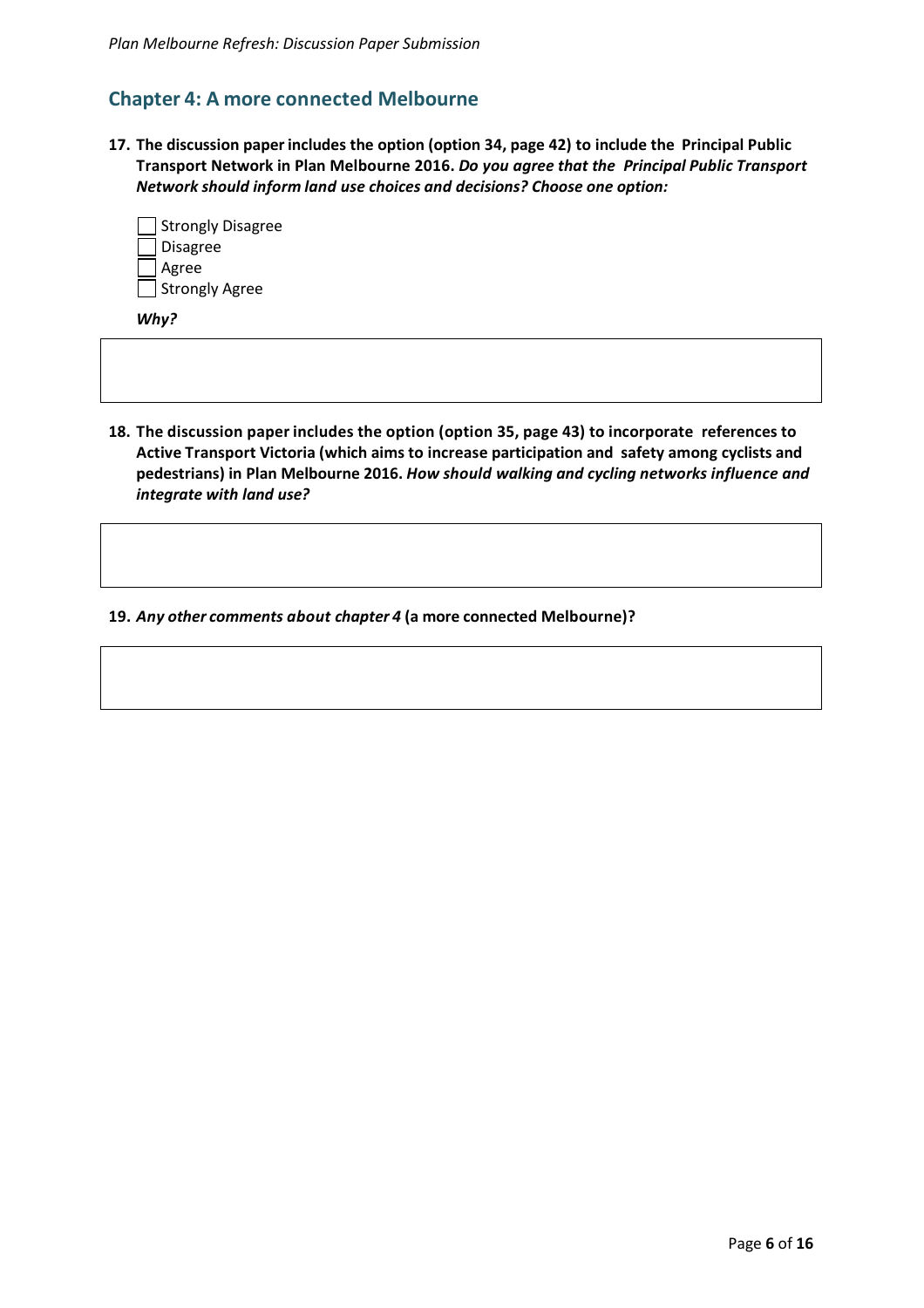# **Chapter 5: Housing**

**20. The discussion paper includes the option (option 36A, page 46) to establish a 70/30 target where established areas provide 70 per cent of Melbourne's new housing supply and greenfield growth areas provide 30 per cent.** *Do you agree with establishing a 70/30 target for housing supply? Choose one option:*

| Strongly Disagree     |
|-----------------------|
| <b>Disagree</b>       |
| Agree                 |
| <b>Strongly Agree</b> |

*Why?*

**21. What, if any, planning reforms are necessary to achieve a 70/30 target?**

**22. The discussion paper includes the option (option 36B, page 46) to investigate a mechanism to manage the sequence and density of the remaining Precinct Structure Plans based on land supply needs.** *Do you agree with this idea? Choose one option:*

| Strongly Disagree |
|-------------------|
| <b>Disagree</b>   |
| Agree             |
| Strongly Agree    |

*Why?*

**23. The discussion paper includes the option (option 36C, page 46) to focus metropolitan planning on unlocking housing supply in established areas, particularly within areas specifically targeted for growth and intensification.** *Do you agree with this idea? Choose one option:*

| Strongly Disagree |
|-------------------|
| Disagree          |
| Agree             |
| Strongly Agree    |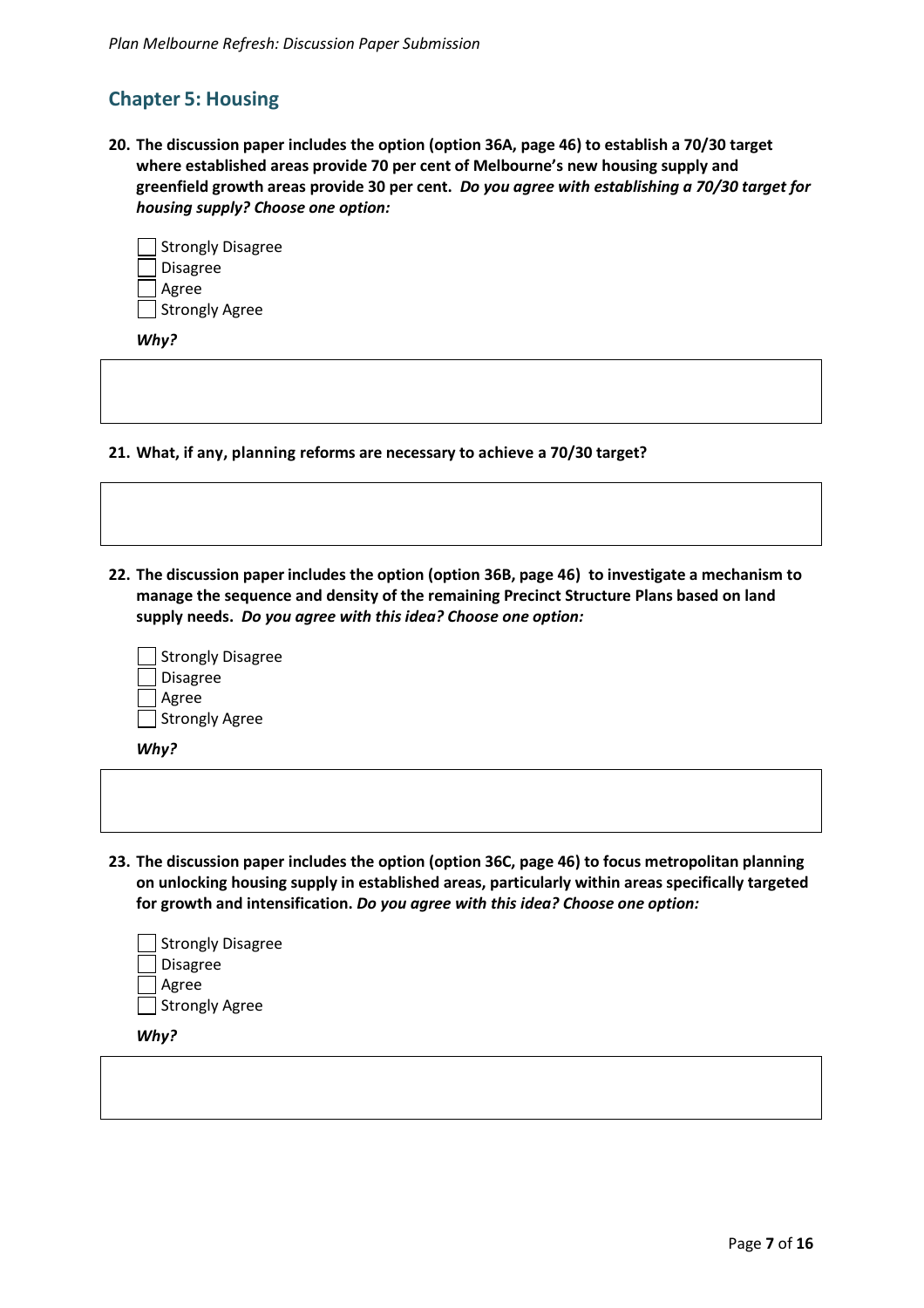## **24. The discussion paper includes options (option 37, page 50) to better define and communicate Melbourne's housing needs by either:**

Option 37A: Setting housing targets for metropolitan Melbourne and each sub-region relating to housing diversity, supply and affordability.

Option 37B: Developing a metropolitan Housing Strategy that includes a Housing Plan.

#### *Which option do you prefer? Choose one option:*

| Option 37A |
|------------|
| Option 37B |
| Other      |

*Why?*

- **25. The discussion paper includes the option (option 38, page 52) to introduce a policy statement in Plan Melbourne 2016 to support population and housing growth in defined locations and acknowledge that some areas within defined locations will require planning protection based on their valued character.** *How could Plan Melbourne 2016 clarify those locations in which higher scales of change are supported?*
- **26. The discussion paper includes the option (option 39, page 52) to clarify the direction to 'protect the suburbs'.** *How could Plan Melbourne 2016 clarify the direction to protect Melbourne and its suburbs from inappropriate development?*
- **27. The discussion paper includes the option (option 40, page 56) to clarify the action to apply the Neighbourhood Residential Zone to at least 50 per cent of residential land by:**

Option 40A: Deleting the action and replacing it with a direction that clarifies how the residential zones should be applied to respect valued character and deliver housing diversity.

Option 40B: Retain at least 50 per cent as a guide but expand the criteria to enable variations between municipalities.

#### *Whichoption do you prefer? Choose one option:*

| Option 40A |
|------------|
| Option 40B |
| Other      |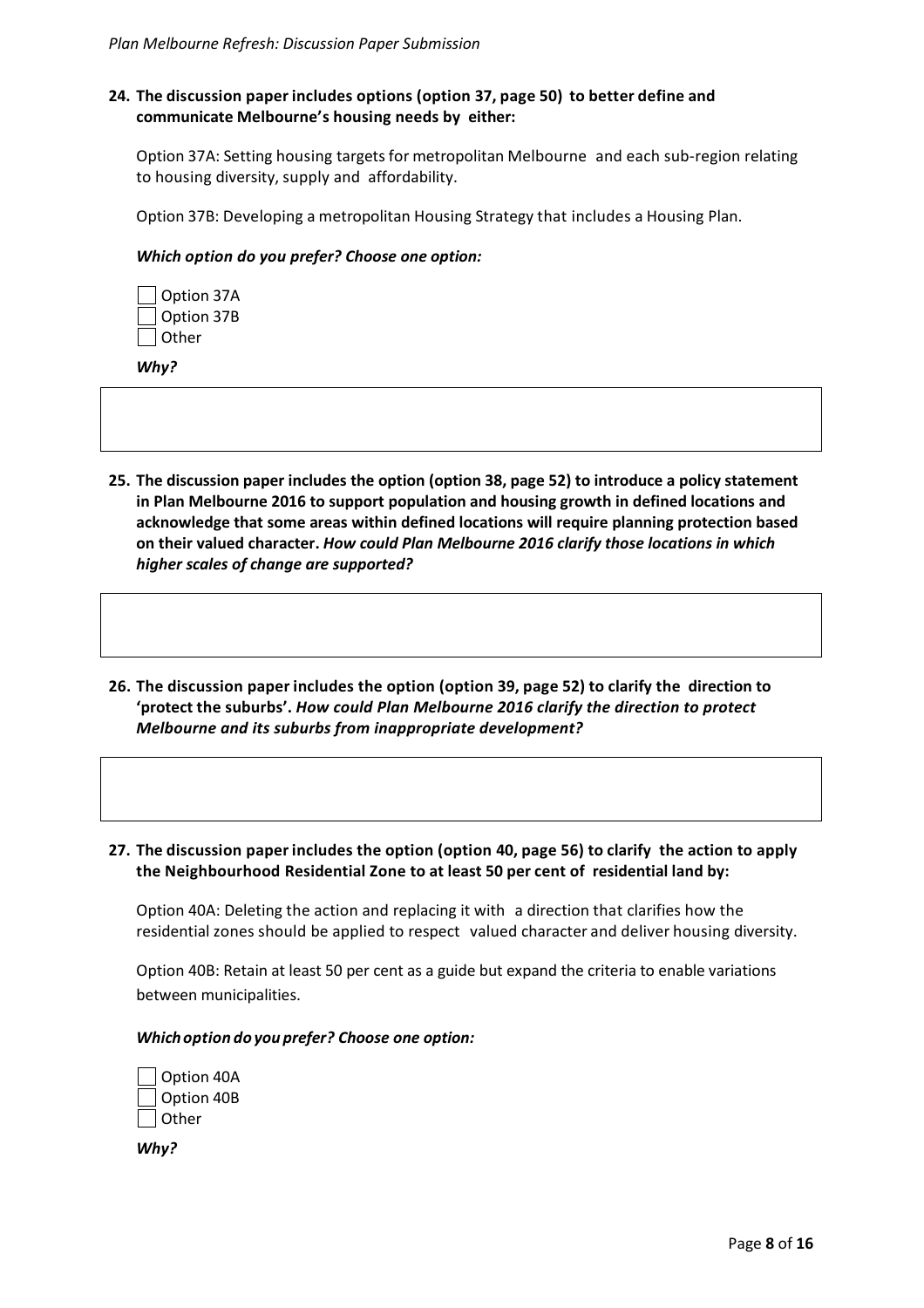**28. The discussion paper includes the option (option 42, page 58) to include an action in Plan Melbourne 2016 to investigate how the building and planning system can facilitate housing that readily adapts to the changing needs of households over the life of a dwelling.** *In what other ways can Plan Melbourne 2016 support greater housing diversity?*

### **29. A number of options are outlined in the discussion paper (page 58) to improve housing affordability, including:**

Option 45A: Consider introducing planning tools that mandate or facilitate or provide incentives to increase social and affordable housing supply.

Option 45B: Evaluate the affordable housing initiative pilot for land sold by government to determine whether to extend this to other suitable land sold by government.

Option 45C: Identify planning scheme requirements that could be waived or reduced without compromising the amenity of social and affordable housing or neighbouring properties.

## *What other ideas do you have for how Plan Melbourne 2016 can improve housing affordability?*

## **30.** *Any other comments about chapter 5* **(housing)?**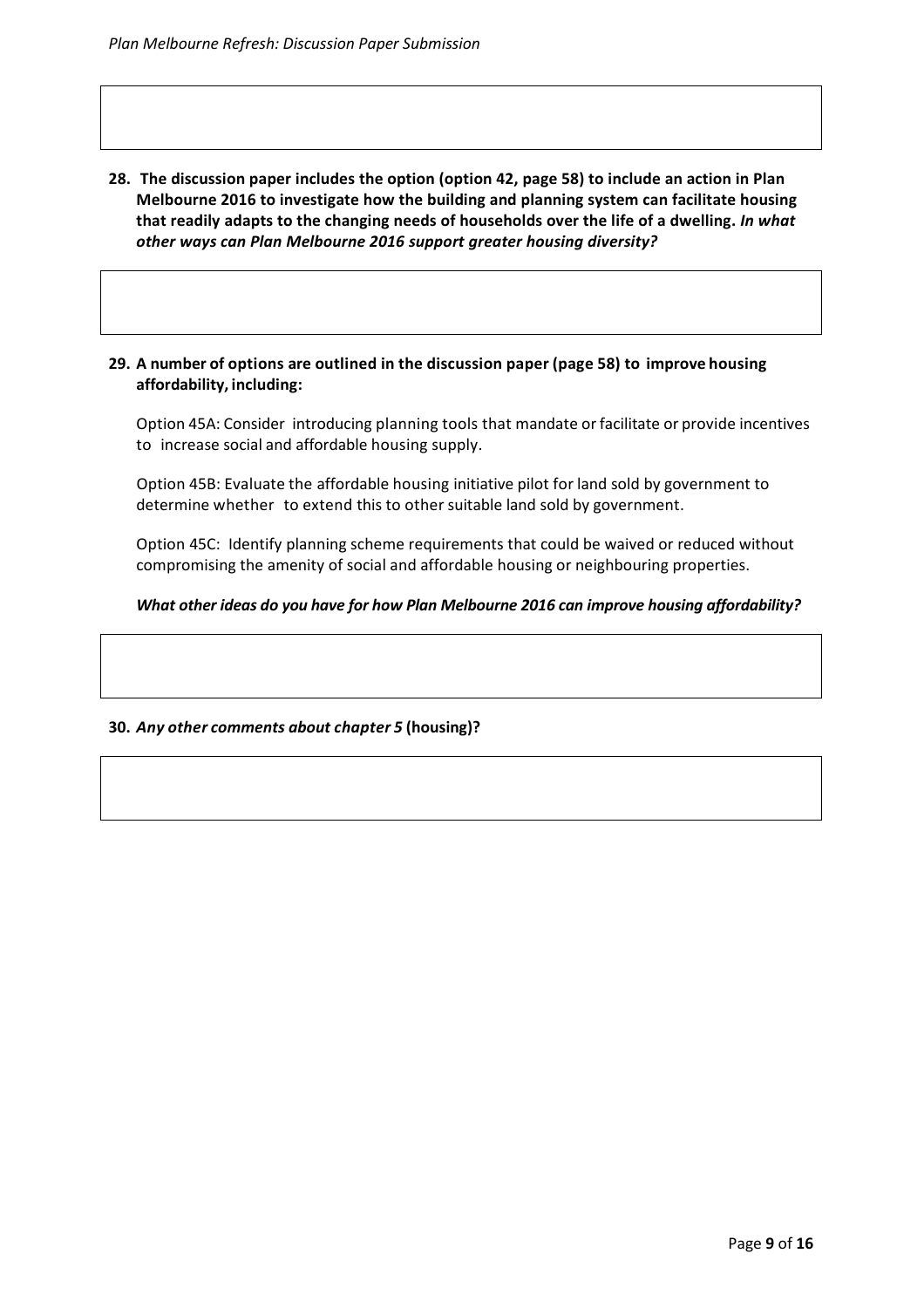# **Chapter 6: A more resilient and environmentally sustainable Melbourne**

**31. The discussion paper includes the option (option 46, page 69) to introduce Strategic Environmental Principles in Plan Melbourne 2016 to guide implementation of environment, climate change and waterinitiatives.** *Do you agree with the inclusion of Strategic Environmental Principlesin Plan Melbourne 2016? Choose one option:*

| Strongly Disagree |
|-------------------|
| <b>Disagree</b>   |
| Agree             |
| Strongly Agree    |

*Why?*

**32. The discussion paper includes the option (option 47, page 72) to review policy and hazard management planning tools (such as overlays) to ensure the planning system responds to climate change challenges.** *Do you agree with this idea? Choose one option:*

| Strongly Disagree |
|-------------------|
| Disagree          |
| Agree             |
| Strongly Agree    |

*Why?*

- **33. The discussion paper includes options (options 48 and 49, page72) to update hazard mapping to promote resilience and avoid unacceptable risk, and update periodically the planning system and supporting legislative and policy frameworks to reflect best available climate change science and data.** *Do you have any comments on these options?*
- **34. The discussion paper includes the option (option 50, page 73) to incorporate natural hazard management criteria into Victorian planning schemes to improve planning in areas exposed to climate change and environmental risks.** *Do you agree with this idea? Choose one option:*

| Strongly Disagree |
|-------------------|
| Disagree          |
| Agree             |
| Strongly Agree    |
|                   |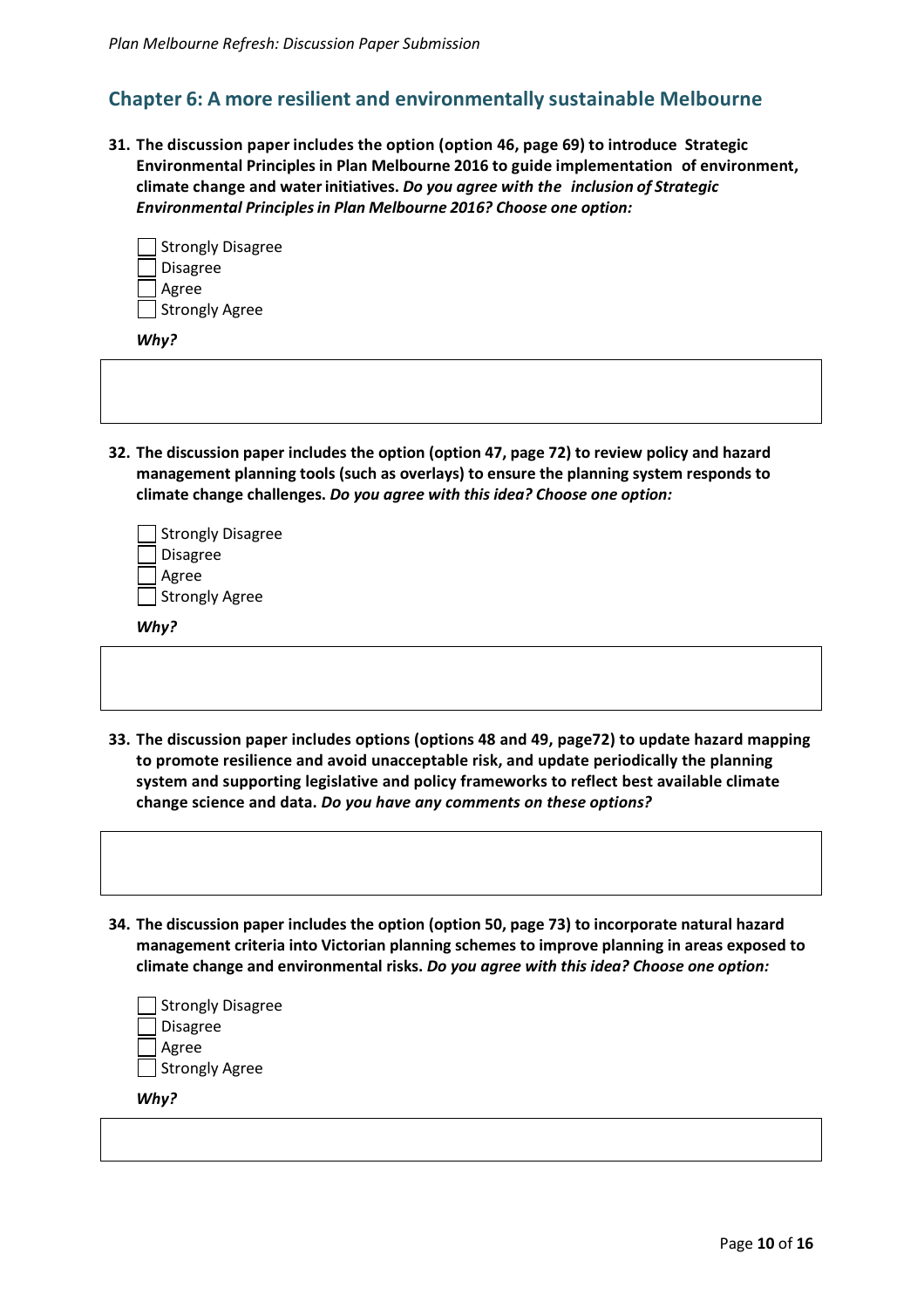**35. The discussion paper includes the option (option 51, page 75) to investigate consideration of climate change risks in infrastructure planning in the land use planning system, including consideration of an 'infrastructure resilience test'.** *Do you agree that a more structured approach to consideration of climate change risks in infrastructure planning has merit? Choose one option:*

| Strongly Disagree |
|-------------------|
| <b>Disagree</b>   |
| Agree             |
| Strongly Agree    |

*Why?*

**36. The discussion paperincludes the option (option 52, page 76) to strengthen high-priority habitat corridors throughout Melbourne and its peri-urban areas to improve long-term health of key flora and fauna habitat.** *Do you agree with this idea? Choose one option:*

| Strongly Disagree |
|-------------------|
| Disagree          |
| Agree             |
| Strongly Agree    |

- **37. The discussion paper includes options (options 53 and 54, pages 78 and 79) to introduce strategies to cool our city including: increasing tree canopy, vegetated ground cover and permeable surfaces; use of Water Sensitive Urban Design and irrigation; and encouraging the uptake of green roofs, facades and walls, as appropriate materials used for pavements and buildings with low heat-absorption properties.** *What other strategies could be beneficial for cooling our built environment?*
- **38. The discussion paper includes the option (option 56A, page 80) to investigate opportunities in the land use planning system, such as strong supporting planning policy, to facilitate the increased uptake of renewable and low-emission energy in Melbourne and its peri-urban areas.** *Do you agree that stronger land use planning policies are needed to facilitate the uptake of renewable and low-emission energy? Choose one option:*

| Strongly Disagree |
|-------------------|
| Disagree          |
| Agree             |
| Strongly Agree    |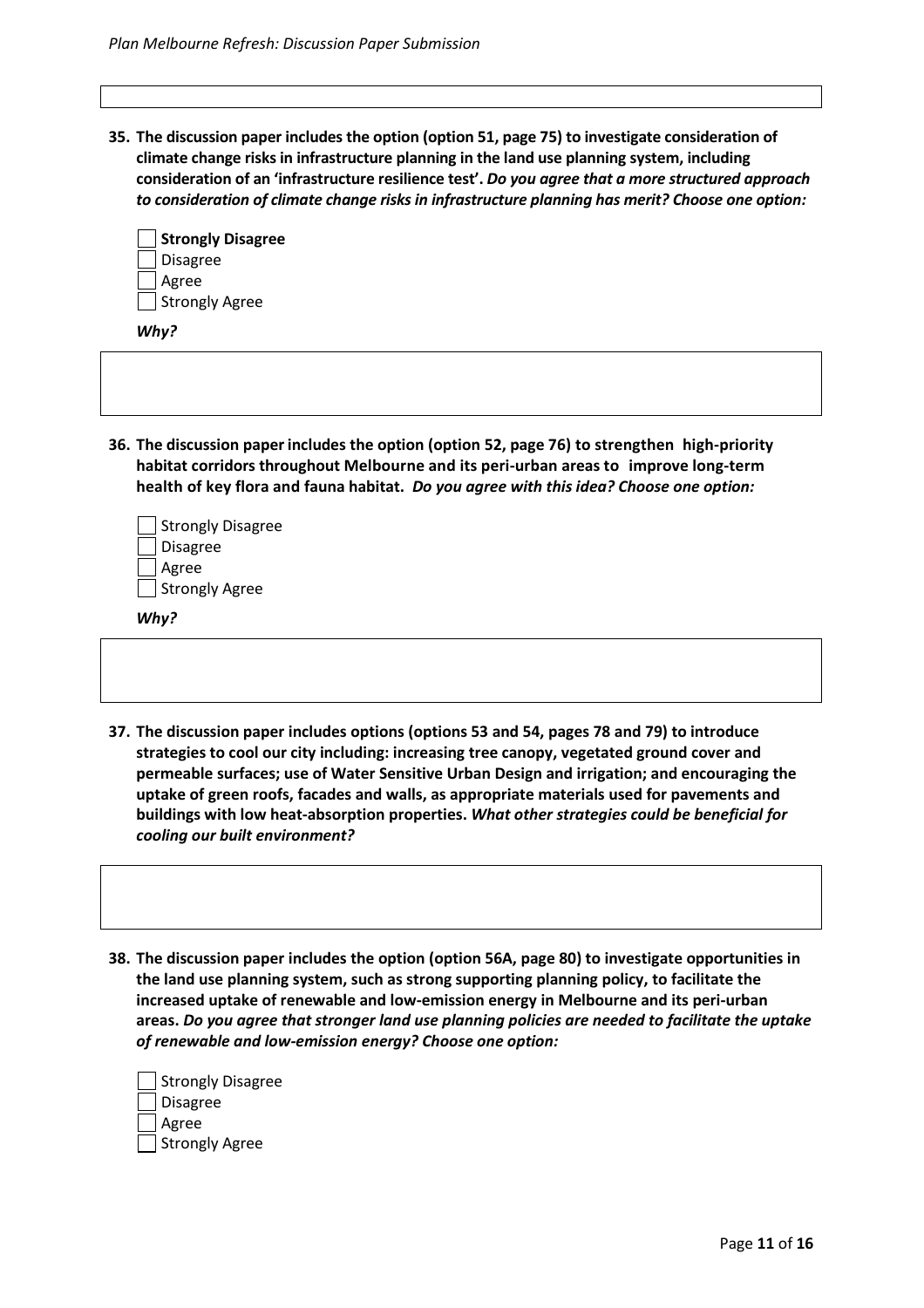*Plan Melbourne Refresh: Discussion Paper Submission*

*Why?*

**39. The discussion paper includes options (options 56B and 56C, page 80) to strengthen the structure planning process to facilitate future renewable and low-emission energy generation technologies in greenfield and urban renewal precincts and require consideration of the costs and benefits of renewable or low-emission energy options across a precinct.** *Do you agree that the structure planning process should facilitate the uptake of renewable and low-emission technologies in greenfield and urban renewal precincts? Choose one option:*

| Strongly Disagree |
|-------------------|
| Disagree          |
| Agree             |
| Strongly Agree    |

*Why?*

**40. The discussion paper includes the option (option 57, page 81) to take an integrated approach to planning and building to strengthen Environmentally Sustainable Design, including consideration of costs and benefits.** *Do you agree that an integrated planning and building approach would strengthen Environmentally Sustainable Design? Choose one option:*

| Strongly Disagree |
|-------------------|
| Disagree          |
| Agree             |
| Strongly Agree    |

*Why?*

**41.** *Any other comments about chapter 6* **(a more resilient and environmentally sustainable Melbourne)?**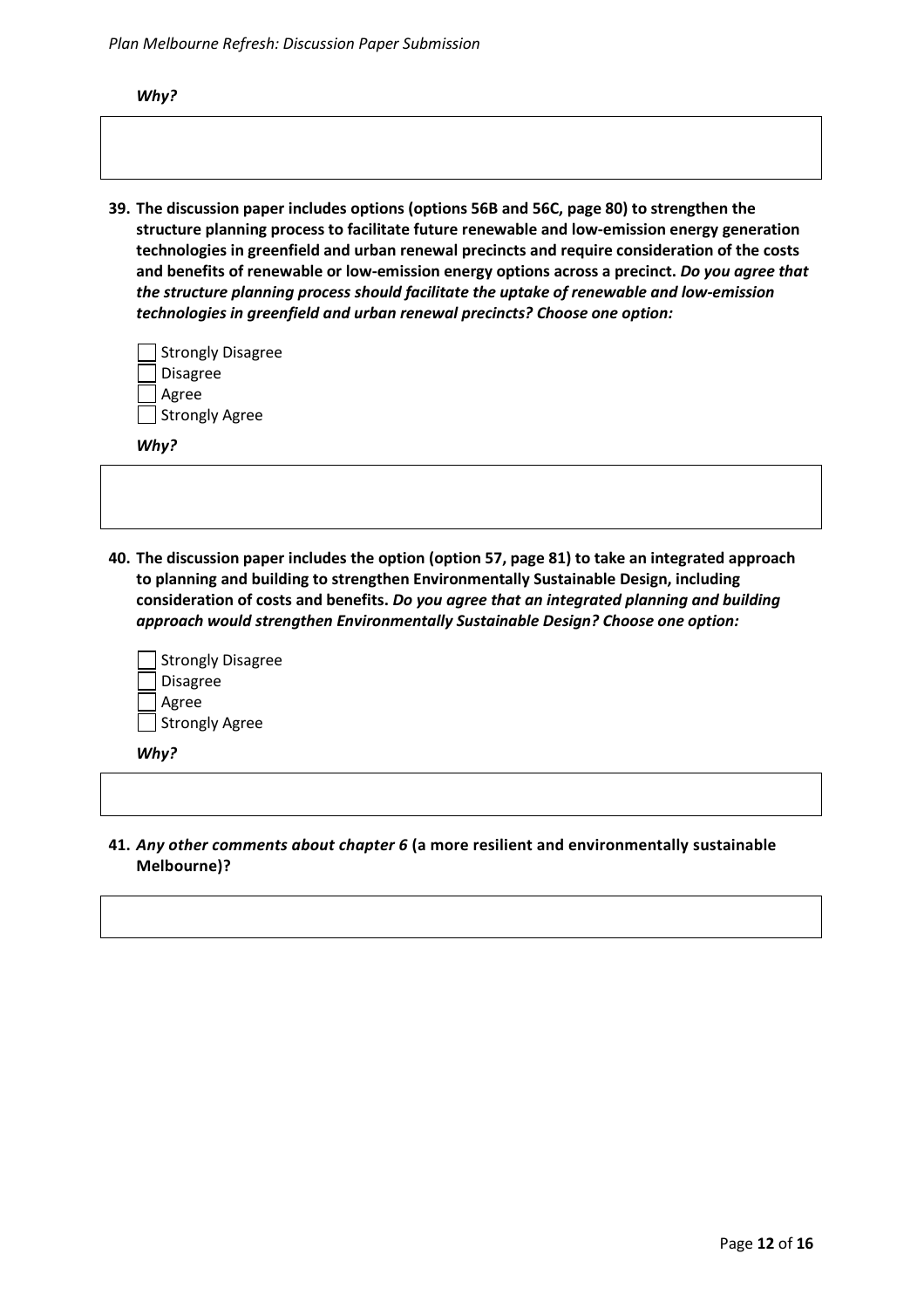# **Chapter 7: New planning tools**

- **42. The discussion paper includes options (options 58A and 58B, page 84) to evaluate whether new or existing planning tools (zones and overlays) could be applied to National Employment Clusters and urban renewal areas.** *Do you have any comments on the planning tools (zones and overlays) needed for National Employment Clusters and urban renewal areas?*
- **43. The discussion paper includes options (options 59A and 59B, page 84) to evaluate the merits of code assessment for multi-unit development, taking into account the findings from the 'Better Apartments' process, to either replace ResCode with a codified process for multi-unit development or identify ResCode standards that can be codified.** *Do you have any comments on the merits of code assessment for multi-unit development?*

**44. Any other comments about chapter 7 (new planning tools)?**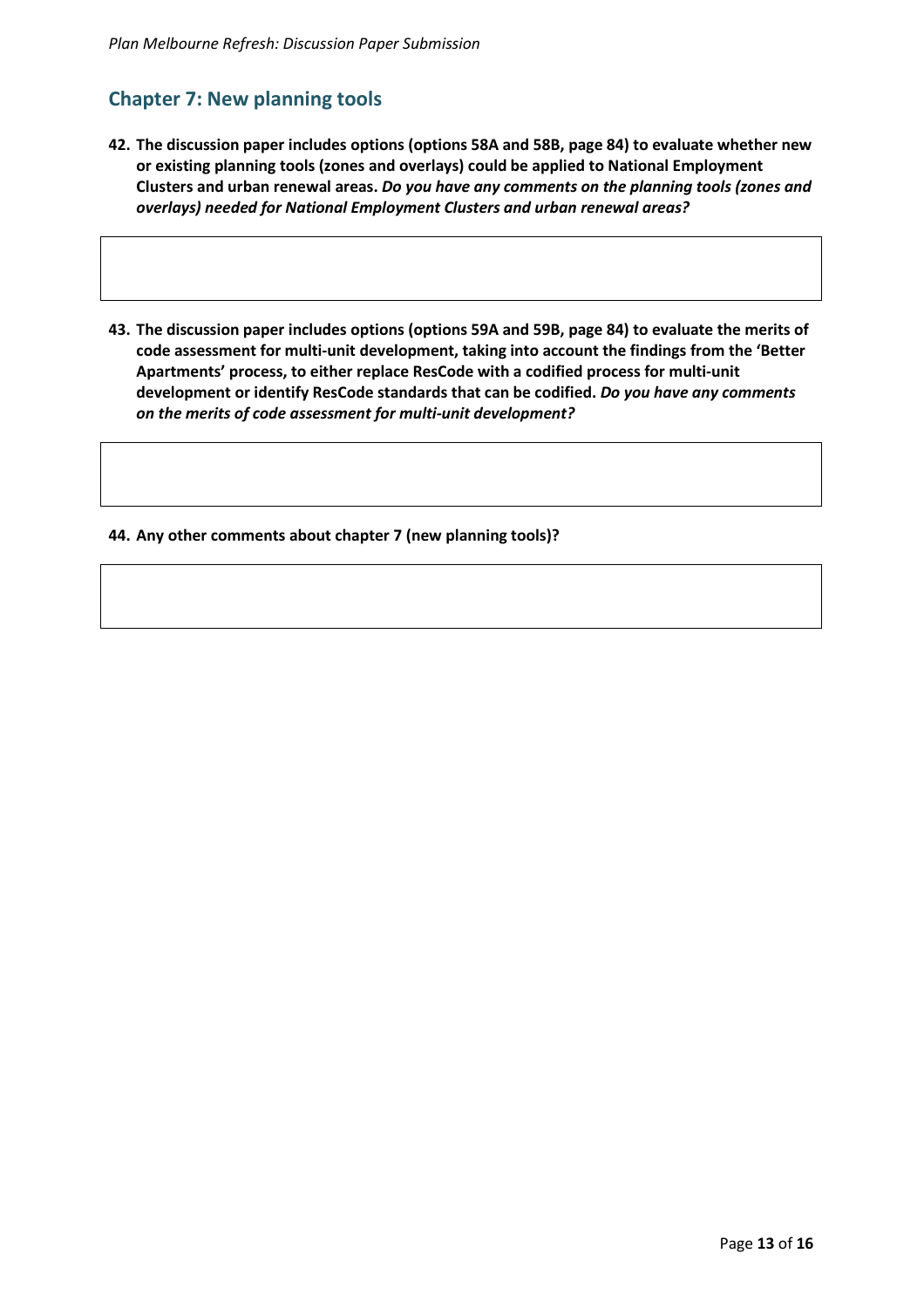# **Chapter 8: Implementation**

**45. The discussion paper includes the option (options 1 and 61, pages 14 and 90) of Plan Melbourne being an enduring strategy with a long-term focus supported by a 'rolling' implementation plan.** *Do you agree that separating the long-term strategy from a shorter-term supporting implementation plan is a good idea?*

## **46.** *If a separate implementation plan is developed for Plan Melbourne 2016 what will make it effective?*

## **47.** *Any other comments about chapter 8* **(implementation)?**

As the web site and registration process was 'down' we were not able to provide submissions as per the template. If we were provided with and extension, sufficient time, and advice on the formats we could 'silo' our comments into the above disconnected categories. As such we provide our general comments as below.

The Flemington Association is a residents group that has actively represented Flemington, including Newmarket and Travancore, for more than 40 years. Information regarding the Association can be found on our website.

The Association submits that "Flemington-Newmarket" should not be categorised as an Urban Renewal Precinct for the following reasons:

- 1. Flemington is the only precinct identified other than Footscray where an entire suburb is to be subjected to urban renewal. No justification has been given, nor is any readily identifiable, as to why Flemington has been singled out.
- 2. Flemington-Newmarket is the only precinct that follows a road corridor. This is contrary to the purported aim of Plan Melbourne to identify potential urban renewal precincts close to rail.
- 3. Unlike all other areas set aside for urban renewal, Flemington substantially comprises residential housing of established, consistent character. Most of this is covered by heritage overlay and has traditionally been protected from intensive and inappropriate development. There is no reason as to why this should now change.
- 4. The only exceptions to the established residential/heritage overlay areas are the Housing Estate and a small area along the northwest of Racecourse Road and Epsom Road. This comprises only a small percentage of the area designated for urban renewal. These areas are